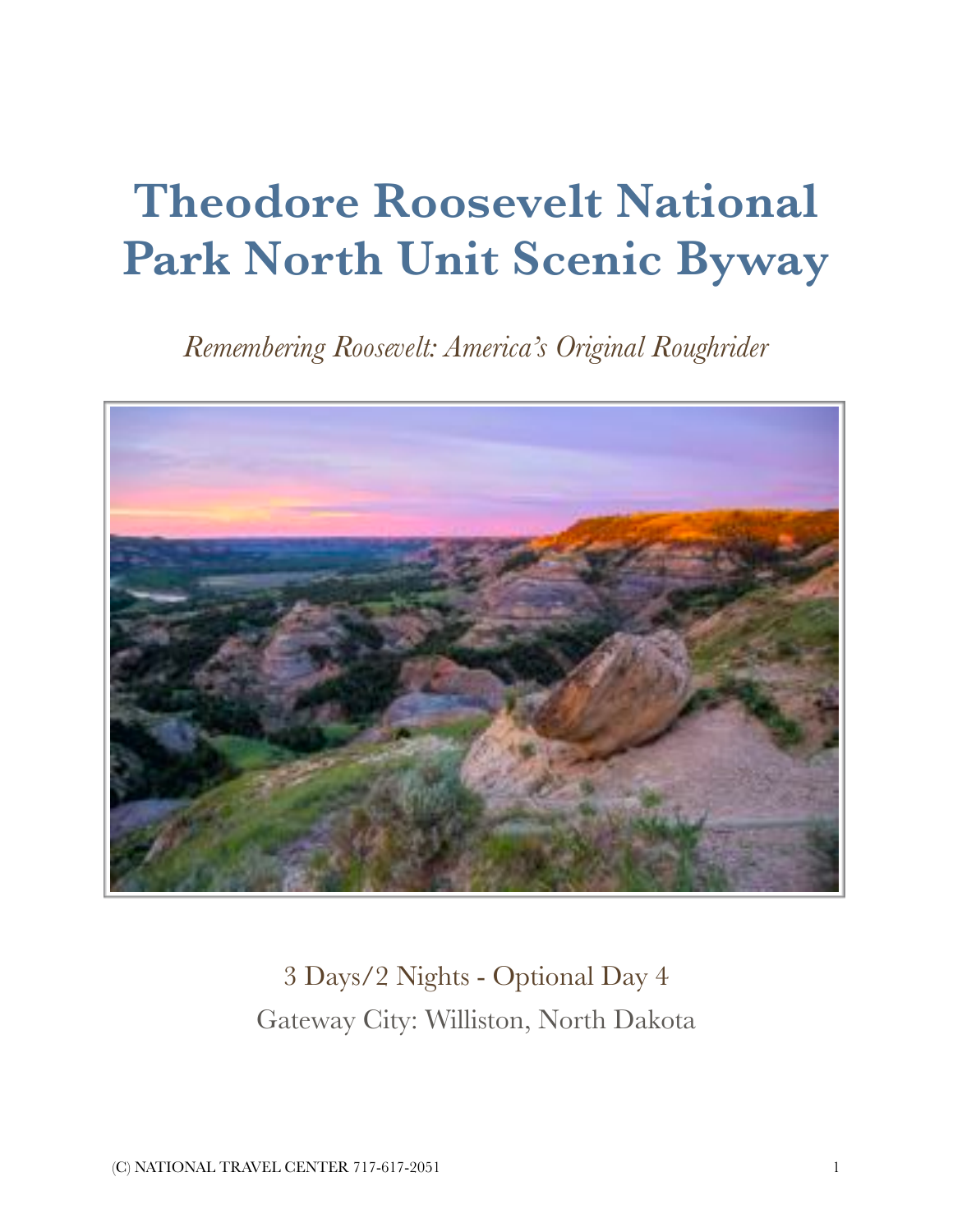

There's dramatic beauty in the untamed grandeur and vast silent expanses of the North Dakota Badlands that Theodore Roosevelt loved so much. Sweeping vistas of the Little Missouri River and brilliantly colored rock formations set against wide-open sparkling blue skies deliver a quintessential rugged badlands wilderness found nowhere else. The banded sandstone buttes glowing in the afternoon sun, craggy canyons, and meandering rivers of the area lifted Roosevelt's spirits and nourished his soul after great personal tragedies. Many know little about this man who was the 26th President of the United States or his quest to conserve untouched wilderness of the United States. Yet, every day, visitors from around the world enjoy the nearly 230 million acres in the five national parks, 18 national monuments, 51 bird sanctuaries, and four national game refuges he was responsible for preserving. Even fewer know that much of the motivation for the elite New Yorker to preserve scenic beauty, was Roosevelt's time in North Dakota.

Arriving in the state to hunt bison, Theodore Roosevelt first stepped off the train in Dakota territory on September 8, 1883. The skinny, young, bespectacled aristocrat had not spent much time outdoors, yet he grew to love North Dakota's rugged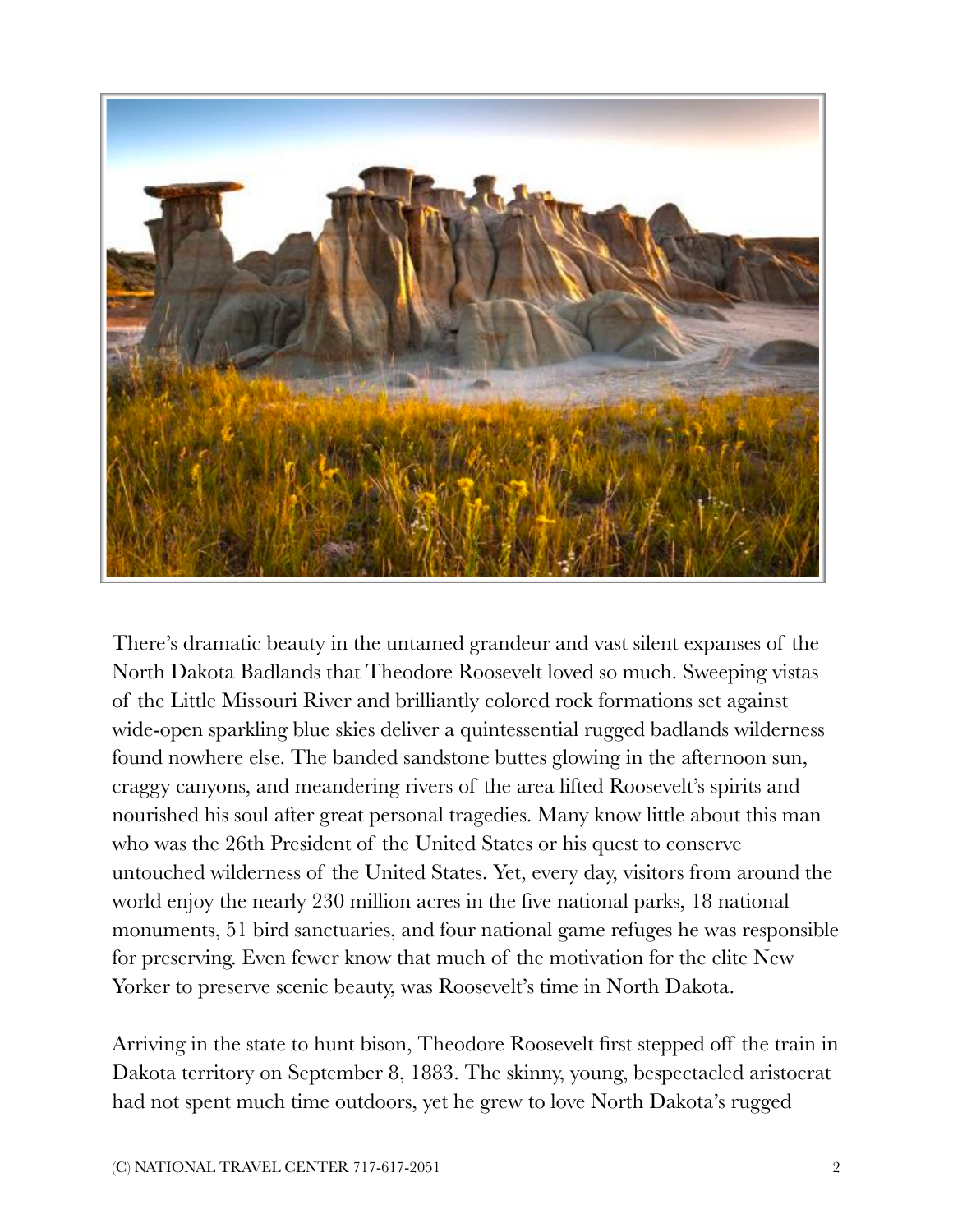wilderness. He established his own ranch and returned again and again to enjoy it. Roosevelt went on to write three books about his experiences and conservation ethic, the platform that ultimately got him elected President. Crusading relentlessly for preservation of the dramatic beauty in the United States, the National Park Service was finally created three years before Roosevelt passed away. North Dakota created Theodore Roosevelt National Park to celebrate his massive contributions to preserving irreplaceable American environments. Unlike most National Parks contained in one location, Theodore Roosevelt National Park is divided into three parts: the North Unit, home of the Theodore Roosevelt National Park North Unit Scenic Byway, the South Unit with its own 36 mile scenic drive, and Elkhorn Ranch Unit.

Unlike most National Parks contained in one location, Theodore Roosevelt National Park is divided into three parts: the North Unit, home of the Theodore Roosevelt National Park North Unit Scenic Byway, the South Unit with its own 36 mile scenic drive.

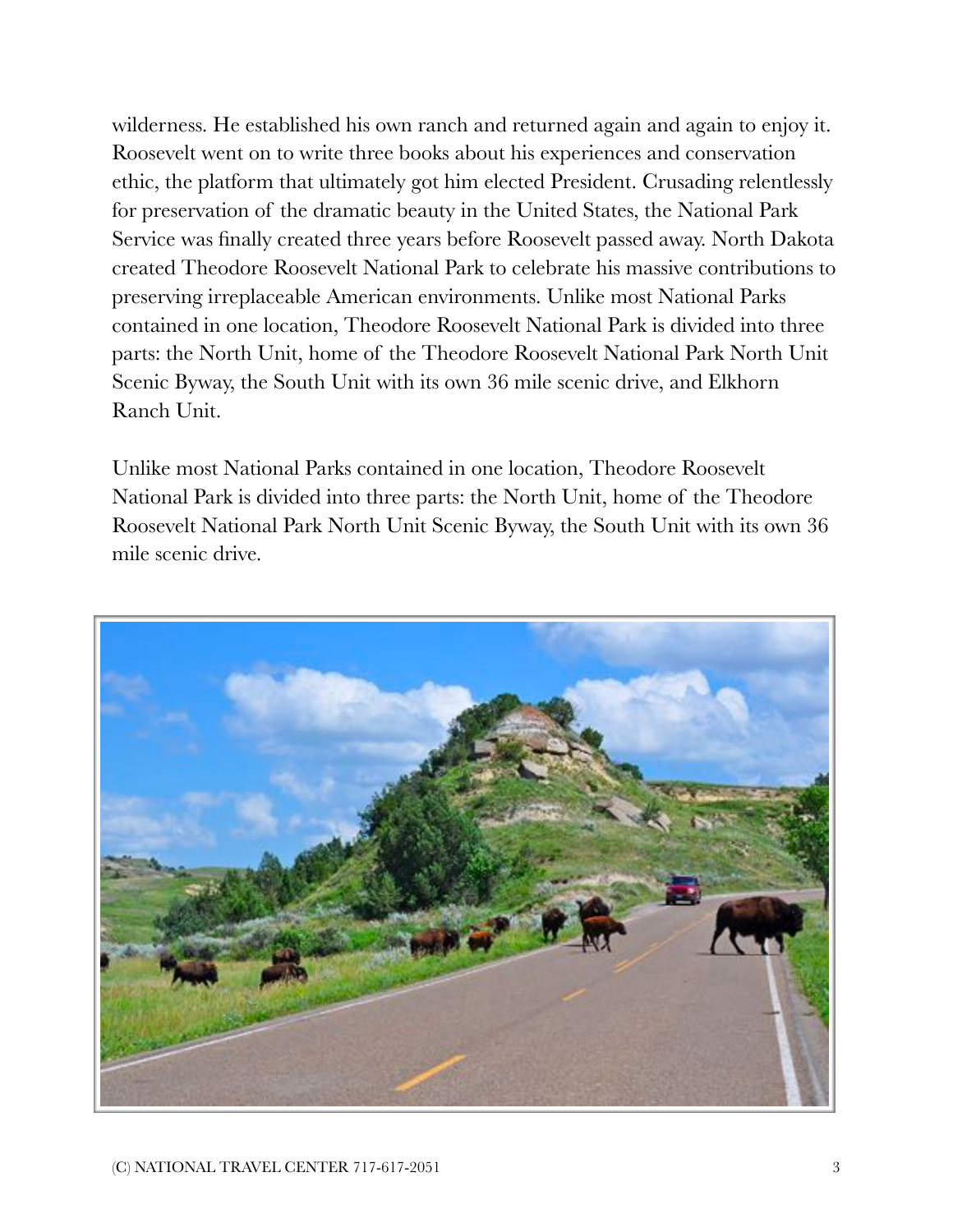

## **Touring the Byway**

We recommend starting your experience in Williston, taking time to explore the Fort Buford State Historic Site and Museum and the Missouri-Yellowstone Confluence Interpretive Center, at the meeting of these two great rivers, and Fort Union Trading Post National Historic Site. Both introduce you to life on the frontier in western North Dakota and the Lewis and Clark Expedition that opened the United States from East to West.

After an overnight in Williston, head for Theodore Roosevelt National Park. US Route 85 south of Williston transforms into a scenic road at Watford City, the gateway to the Theodore Roosevelt National Park North Unit and its Byway. The first half of the North Unit Scenic Byway tracks at the bottom of the colorful badlands, before climbing out of the canyon toward the spectacular River Bend Overlook, the drive's most dramatic view. From there, you're driving the rim of the badlands to the end, where you need to reverse your route and travel back. Across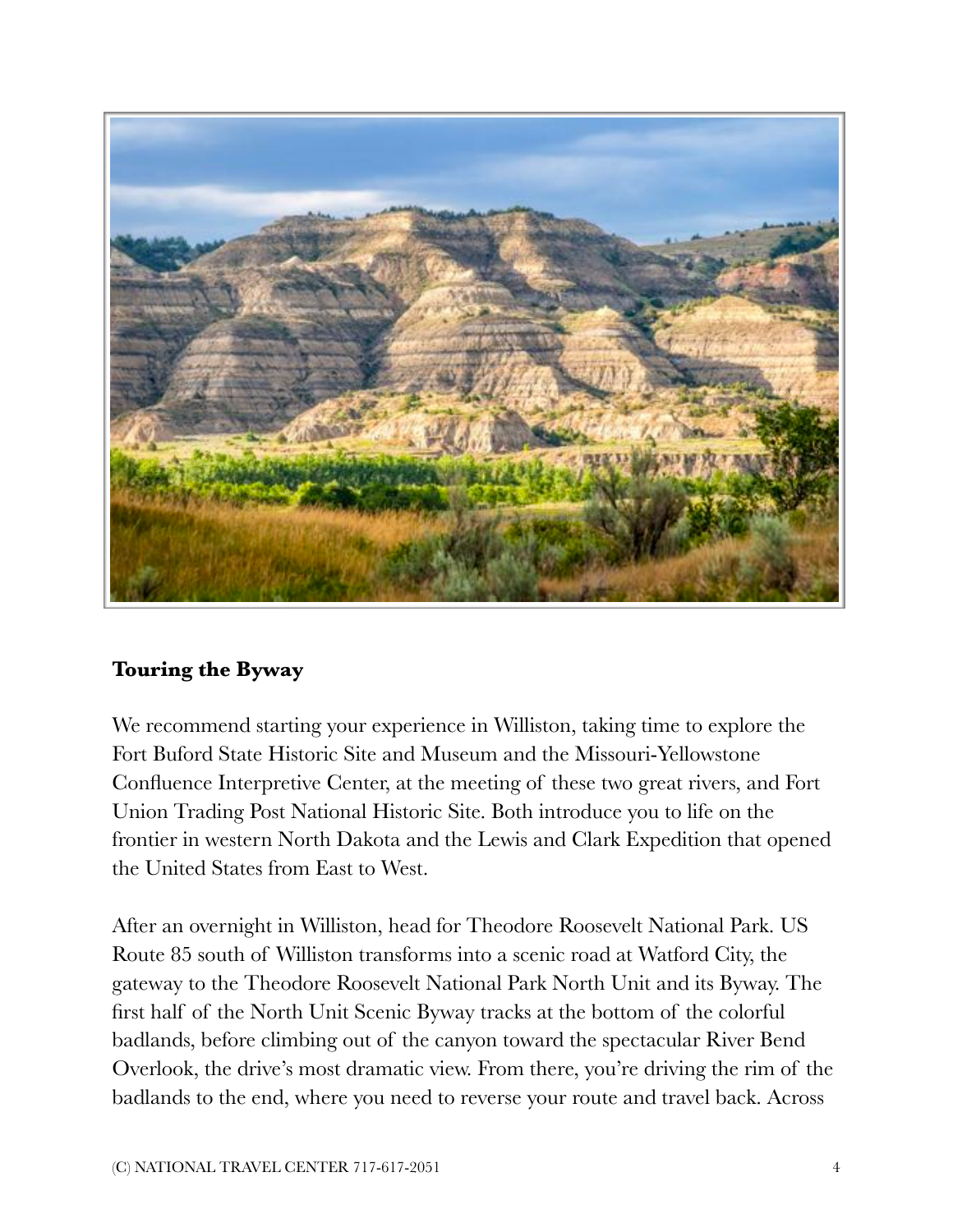the road from the Juniper Campground, a short walk from the Cannonball Concretions pull-off reveals smooth, natural spherical rocks formed by deposits of minerals around a core. At the Longhorn pull-off you can expect to see the small herd of longhorn steers, and, in other locations, bison, mule deer, and bighorn sheep.

After enjoying the North Unit Byway, you'll be heading south to the Old West town of Medora, where you can walk in the footsteps of Theodore Roosevelt. The Footsteps of Medora's Past historic walking tour includes a stop at the Chateau De Mores Interpretive Center. Here you will learn about the founding of Medora, one of the more unique towns in America. Tour the Chateau de Mores State Historic Site, a 26-room mansion built by Marquis de Mores, owner of a packing plant, stagecoach line, freight company, refrigerated rail cars, and a cattle and sheep ranch. Watch the History Alive! Presentation before touring the house and take the two-mile carriage ride through the badlands that loom overhead. De Mores Memorial Park in downtown Medora has a bronze statue of the Marquis de Mores and Packing Plant Chimney Park, on the west edge of Medora, was once the site of the Marquis' beef packing plant, three icehouses, several outbuildings, a railroad spur track, and a corral. The tall, native brick chimney is all that is left. At the end of the day, check into the Rough Riders Hotel, and dine in Theodore's Dining Room or at the traditional Pitchfork Steak Fondue!

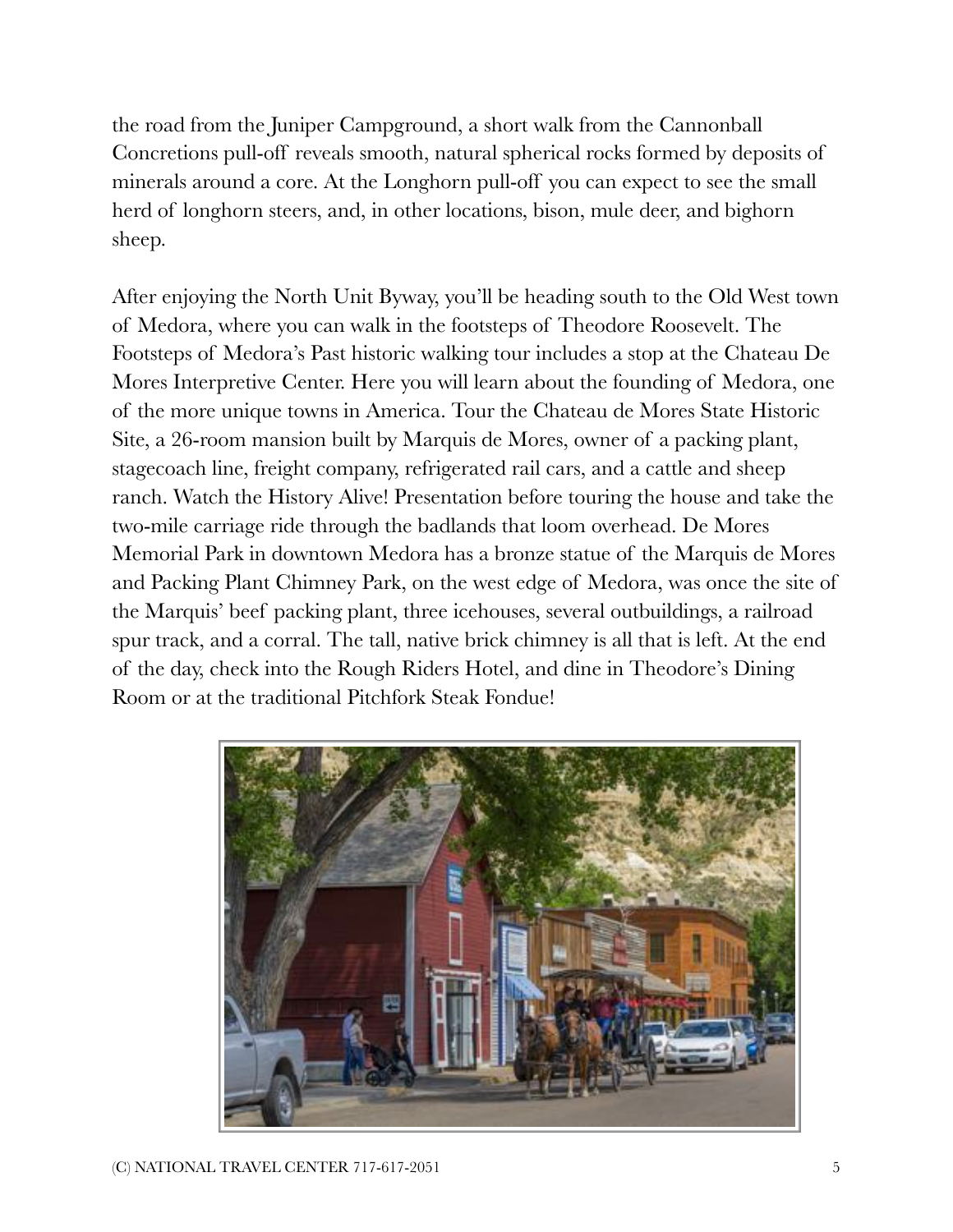In the morning, head out to travel the South Unit's 36-mile stunning scenic loop drive. The reason we're suggesting you drive this route on a separate day is that it will be best to allow one and one-half hours to drive the whole loop, on a road that winds across the jumbled badlands with fantastic scenery splaying out in all directions. Numerous scenic overlooks and trailheads let you stretch your legs and savor.

After enjoying the Medora Musical and other nightlife and exploring the Theodore Roosevelt National Park South Unit, you can take an optional Day Four to head out on the Old Red Old Ten Scenic Byway to Bismarck. The North Dakota Heritage Center and State Museum includes the Theodore Roosevelt Rough Rider Hall of Fame. Other attractions in Bismarck built during the Roosevelt era include Camp Hancock Historic Site and the Former Governors' Mansion State Historic Site, as well as a great collection of art galleries and historic homes. From there, we wish you a pleasant journey home, or on another of North Dakota's Scenic Byways.

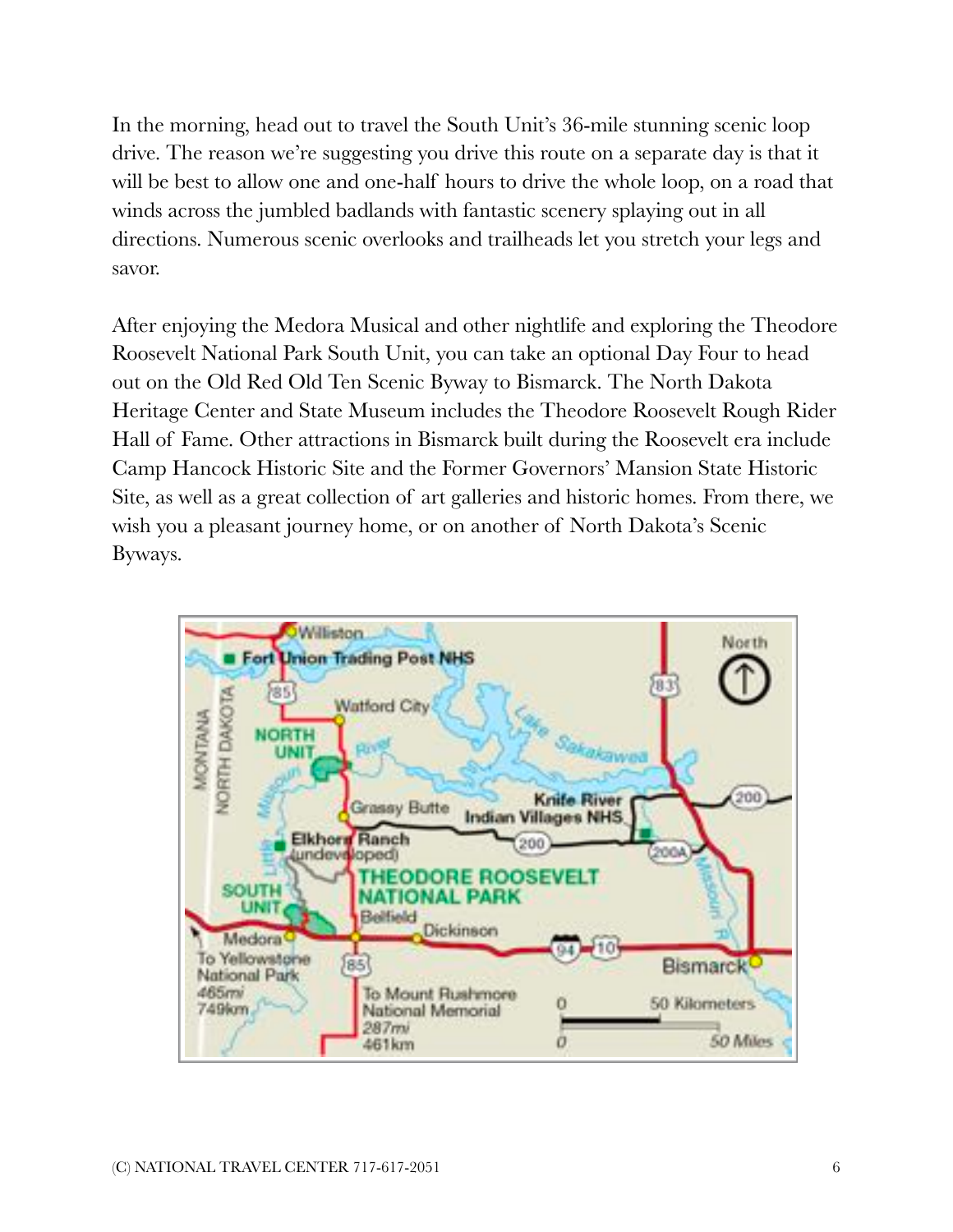# DAY ONE



## **Williston**

Located at the confluence of the Yellowstone and Missouri Rivers, Williston was not founded until 1887, yet the location served as the gathering place for the earliest inhabitants of the plains and a rendezvous point for fur traders and explorers coming down from Canada for millennia. Commonly referred to as "Western Star," this city takes pride in its western heritage and is also home to oil rigs that make North Dakota the nation's second largest oil-producing state.

## **The Frontier Museum**

The Frontier Museum is housed in a beautiful 1909 church, which is also the centerpiece of a rural village with a two-story home, restored Great Northern Railroad depot, country school, and a completely stocked general store and taxi depot, all moved here from the region. Exhibit materials collected from the far reaches of the northern great plains illustrate life on the rugged frontier. Explore history that, like the North Dakota plains, is not behind a rope. Said one visitor, "I sat down at a desk in the schoolhouse and could just imagine being in a one room school on the prairie!" 6330 First Avenue West, Williston, ND 58801, 701-580-2415, M-Sat 10 AM to 6 PM; Sunday appointment only, Memorial Day through Labor Day, contact the museum for appointments outside of hours and open days. Donations accepted.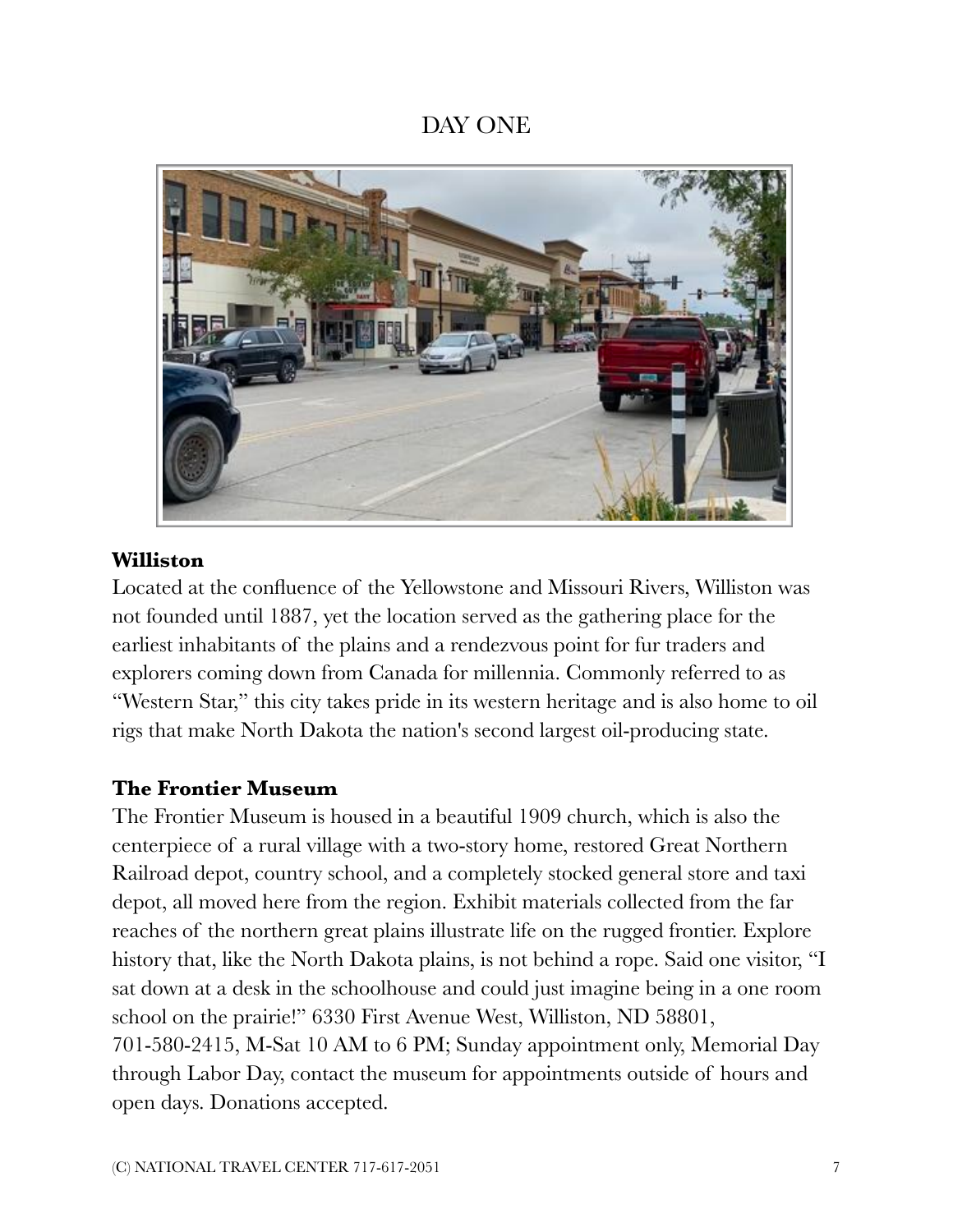## **Fort Buford State Historic Site and Museum**

Situated at the confluence of the Missouri and Yellowstone Rivers, the site preserves remnants of the 1866 frontier military post, established to protect both overland and river boat routes. It also served as a major supply depot for military field operations. The post was the headquarters of a 30 x 30 mile military reservation, where the buildings were constructed on a one square mile patch. Preserved elements include a stone powder magazine, the post cemetery, the field officer's quarters turned museum, and the officer of the guardhouse quarters. Tours further illustrate the life of the soldiers and civilian help who lived on the post. The **Missouri-Yellowstone Confluence Interpretive Center** reveals the story of the two mighty rivers as they would have appeared to Lewis and Clark in 1805. The rotunda features three large murals, Lewis and Clark journals, and paintings of the Missouri River landscape completed by Colonel Philippe Régis de Trobriand who was the commanding officer of Fort Stevenson in the late 1860s. Fort Buford, 15349 39th Lane NW, Williston ND 58801, 701-572-9034, 10AM-6PM Daily, Missouri-Yellowstone Confluence Interpretive Center 9AM-6PM Daily, \$5.00 per adult, \$2.50 per child

## **Fort Union Trading Post National Historic Site**

Built considerably earlier than Fort Buford, the dilapidated condition of Fort Union was the reason that Fort Buford was constructed in the first place. Once the grandest fort and trading post on the Upper Missouri River, Fort Union served riverboat captains, fur traders, frontier capitalists, and the region's Native Americans from the 1820's to the Civil War. Over 25,000 buffalo hides were traded for \$100,000 in merchandise from around the world every year. The Bourgeois House Visitor Center which once witnessed elegant dinners is now outfitted with displays depicting life at the post and artifacts recovered on the site. If you visit on a weekend, you may experience traditional Native American music and crafts, plus presentations by tribal historians and elders. 15550 Highway 1804, Williston, ND 58801, 701-572-9083, 9AM-5PM Daily, \$5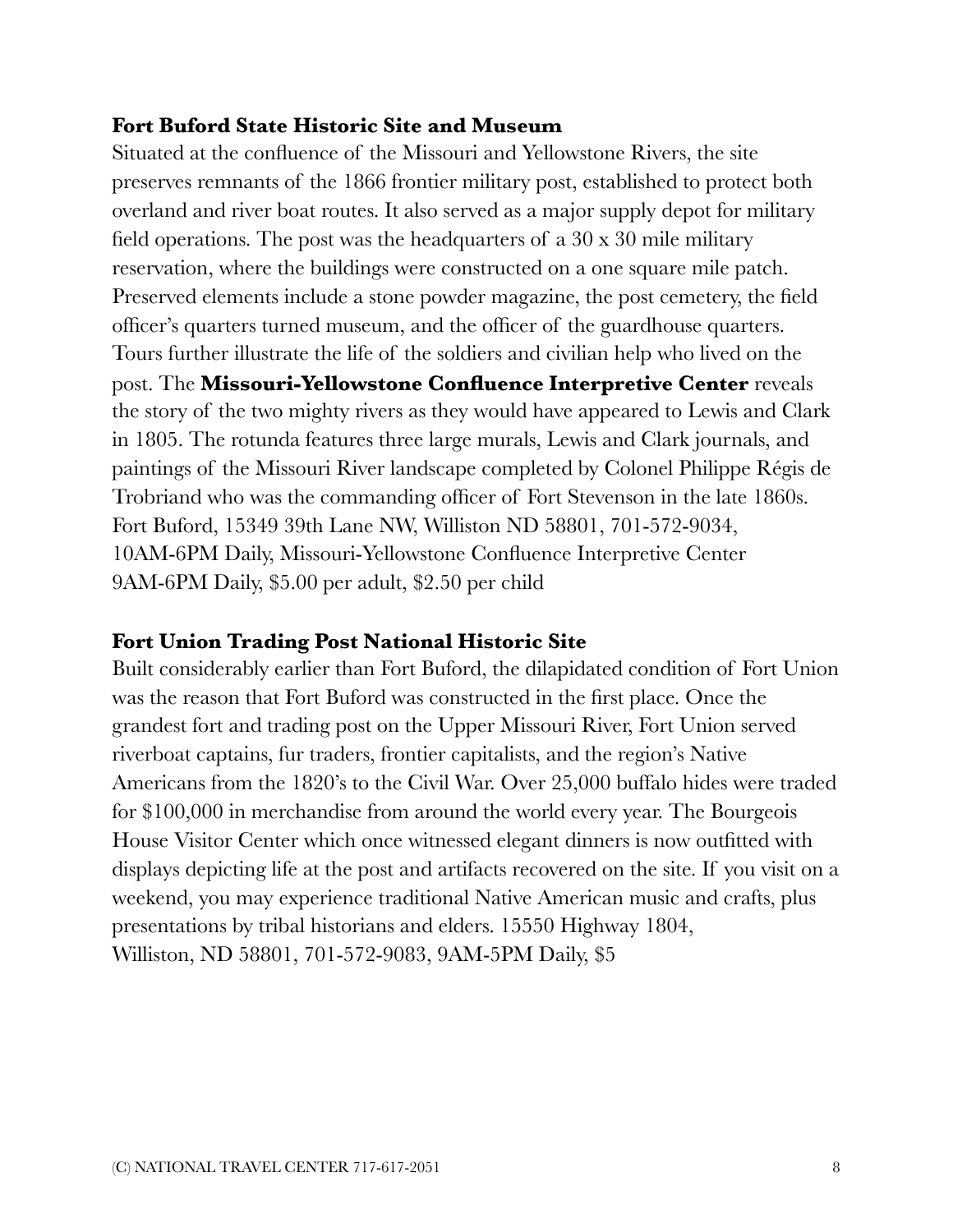

#### **Destination Distinctive Accommodations**

**The Williston** 408 1st Avenue East, Williston, ND 58801, 701-572-0544

The Williston, a restored 1918 Elks Lodge is now an extended stay hotel that bends the opulence of old lodge buildings with beautiful contemporary design.

#### **Destination Distinctive Dining**

**The Eleven Restaurant and Lounge @ The Williston** For an easy dinner, reserve at the Eleven Restaurant right in The Williston.

**Smiling Moose Rocky Mountain Deli,** 120 26th St. East, Suite 600, Williston, ND 58801, 701-572-3354

Unique restaurant that delivers the perfect balance of bold, unique flavor combinations, hearty portions, and fresh ingredients in its house made meals, does not feel like a chain of any kind. Savor their signature Original Mo!

#### **Destination Distinctive Retail**

**Books on Broadway,** 121/2 West Broadway, Williston, ND 58801, 701-572-1433

A bookstore that includes antiquarian selections, local and regional authors, home gifts and décor, the Dakota Soda & Coffee Co. drinks and sweet treats, and a Woolworths table where you can buy gifts and toys for pocket change!

**Little Muddy Gifts**, 4 West Broadway, Williston, ND 58801, 701-713-4435 **Larry Lynne Antiques**, 10 West Broadway, Williston, ND 58801, 701-572-3586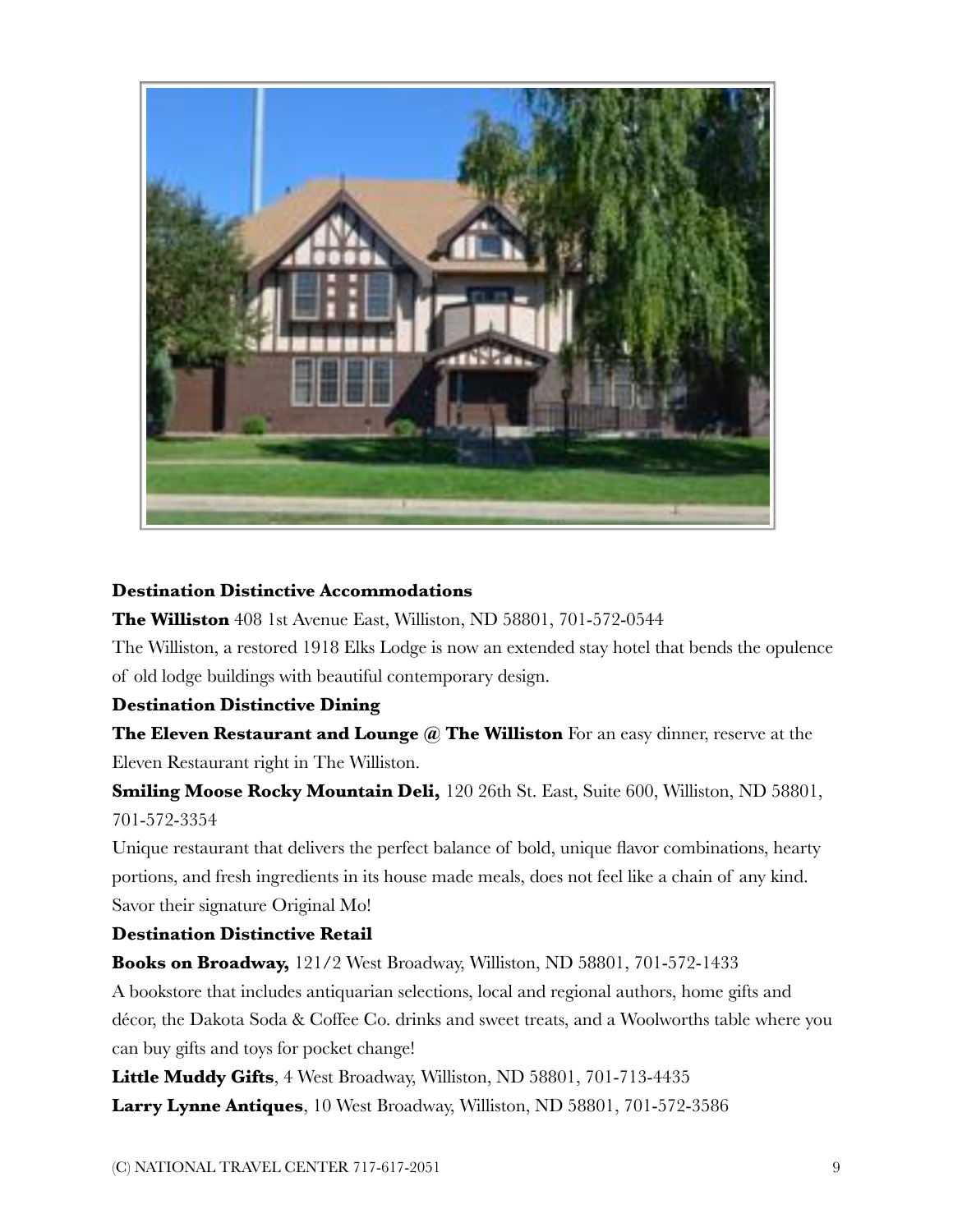# DAY TWO



## **Watford City**

When Lewis and Clark came through the area on their way to the Pacific Ocean, this was wild country with vast grasslands and ragged buttes. The first log cabin appeared in 1883, the same year that Theodore Roosevelt made his way to North Dakota. The Pioneer Museum and McKenzie County Heritage Park illustrate life on the frontier. Enjoy the outdoors exploring the Little Missouri National Grasslands to view the only bighorn sheep in the state.

## **Pioneer Museum, Long X Trading Post and Visitor Center**

The Pioneer Museum showcases the stories of some of McKenzie County's first settlers, early ranchers, and oil and gas exploration in the area. Permanent exhibits like the largest fossil ever found in North Dakota and a petrified tree stump that weighs in at a hefty 17,000 pounds are complemented with traveling exhibits. 100 2nd Avenue SW, Watford City, ND 58854, 701-444-5804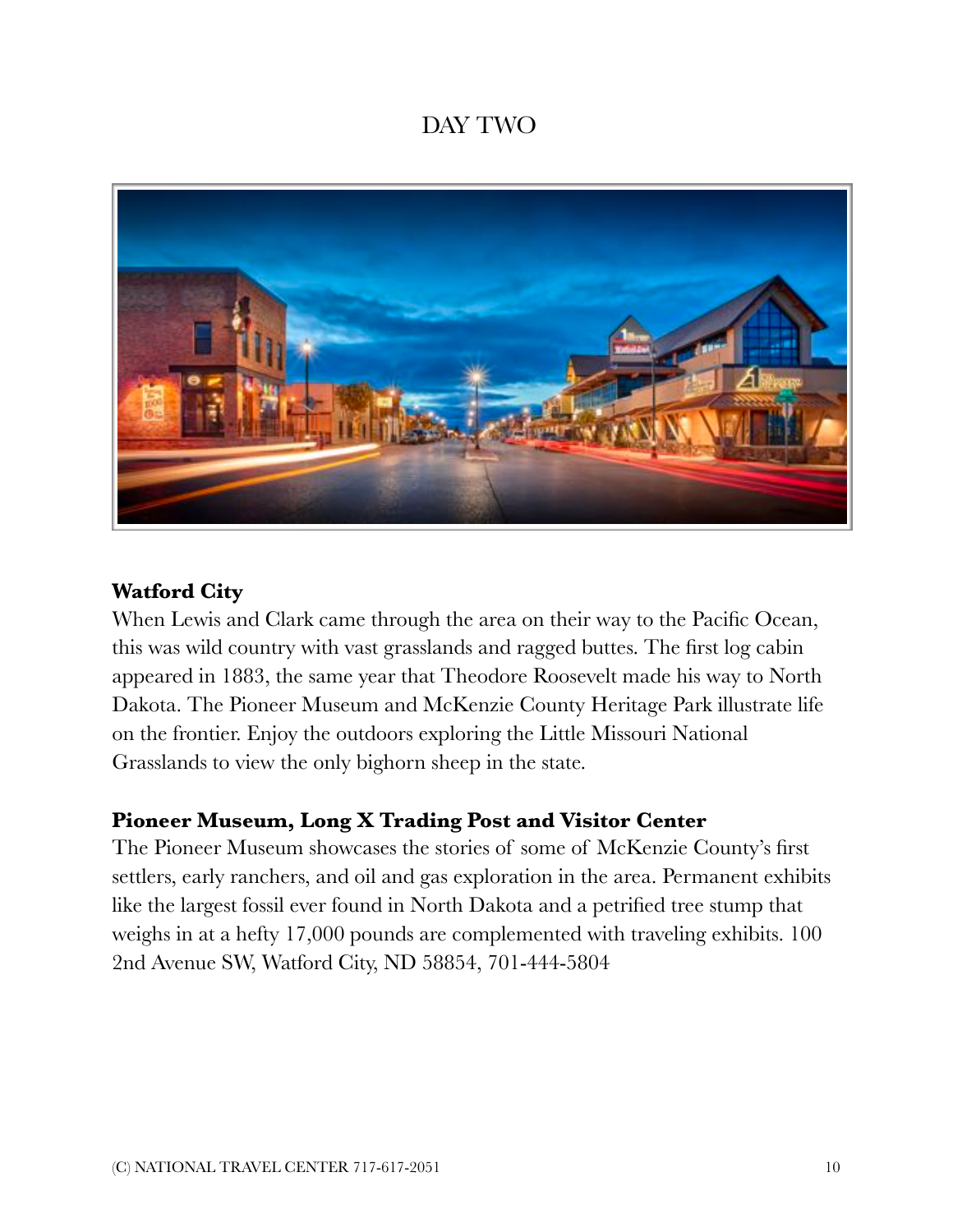## **McKenzie County Heritage Park**

This six-acre park features the great "Island Empire," the last and largest county in the state of North Dakota to be settled! All the buildings, at one time located in McKenzie County are filled with exhibits that include the "end of the line" train depot of the Great Northern Railroad, the Shafer Law Office of McKenzie County's famous son, George Shafer, artifacts of Ice Age woolly mammoths, and more. 904 2nd Avenue SW, Watford City, ND 58854

## **Theodore Roosevelt National Park North Unit**

Immerse yourself in the rugged splendor as you begin the 14-mile Theodore Roosevelt National Park North Unit Scenic Byway. Traversing the North Unit from the entrance to Oxbow Overlook, there are pull-offs and interpretive signs all along the route.

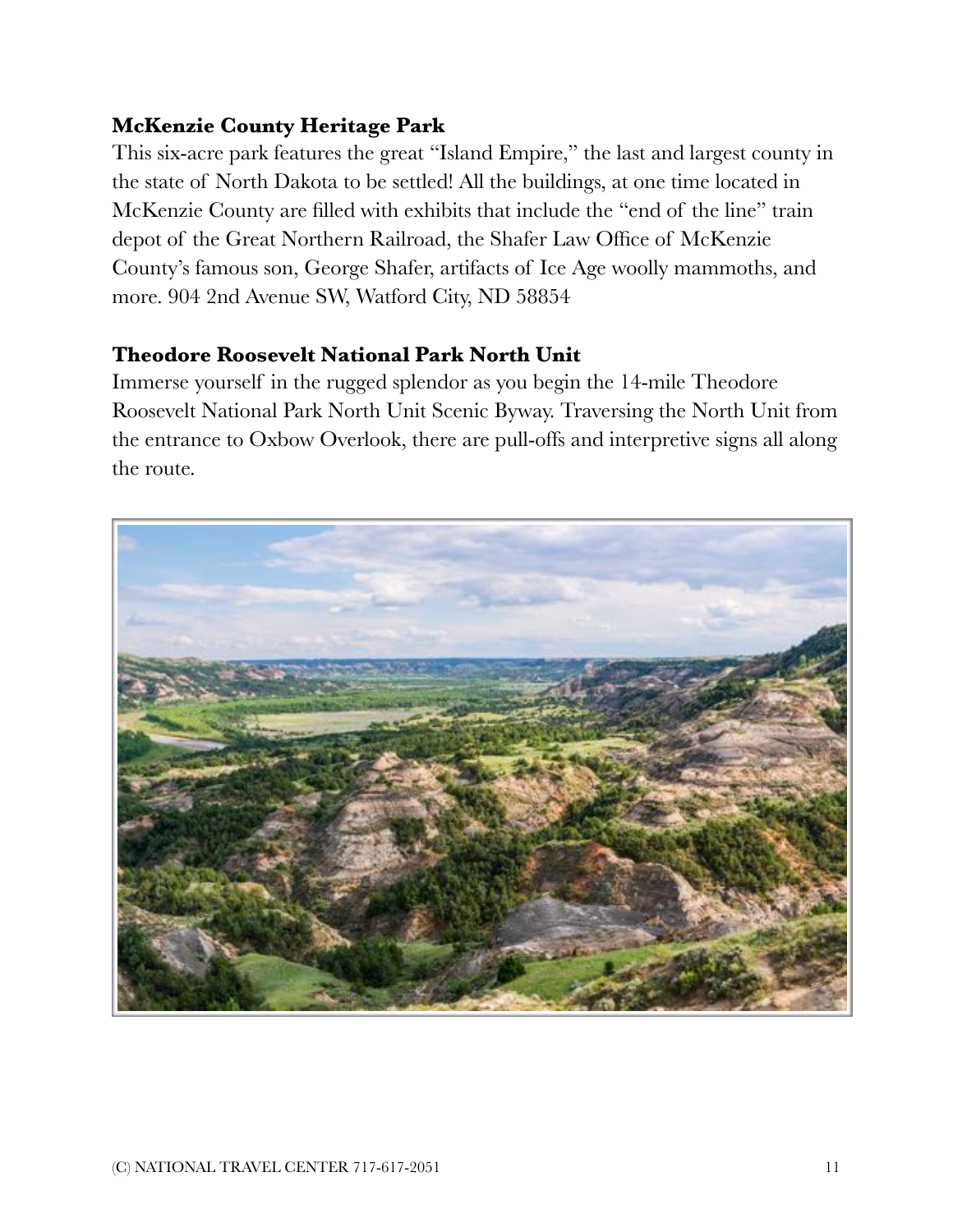

## **Medora**

In Medora, the rugged Badlands western town, it appears time has stood still. Founded just before Roosevelt arrived and just after the Badlands military encampment was abandoned, it was named for the daughter of a wealthy New York banker. The Marquis de Mores built a meat packing plant, hotel, stores, and started a ranch, stagecoach line, freight company, and refrigerated rail cars, all of which ended in failure. Today, Medora is filled with historic buildings, museums, and nostalgia galore.

## **Medora Musical and Pitchfork Steak Fondue**

Have dinner where every evening the chefs load up pitchforks with fresh steak, and fondue them western-style, complemented with all the fixings, before enjoying the "rootin'-tootinest, boot-scootinest" show in all the Midwest, an ode to Theodore Roosevelt's time in the Badlands, and the Great American West. The musical features a reenactment of Theodore Roosevelt's charge of the Battle of San Juan Hill, the Burning Hills Singers, country music by Coal Diggers Band, live horses on stage, and a finale with fireworks! Burning Hill Amphitheater, 3422 Chateau Road, Medora, ND 58645 800-633-6721, June - September, M-F 7:30PM, Sat-Sun 5:30PM and 8:30PM. Adults start at \$38.95 + tax, Students - 7 to 17 Starting at \$17.95 *+* tax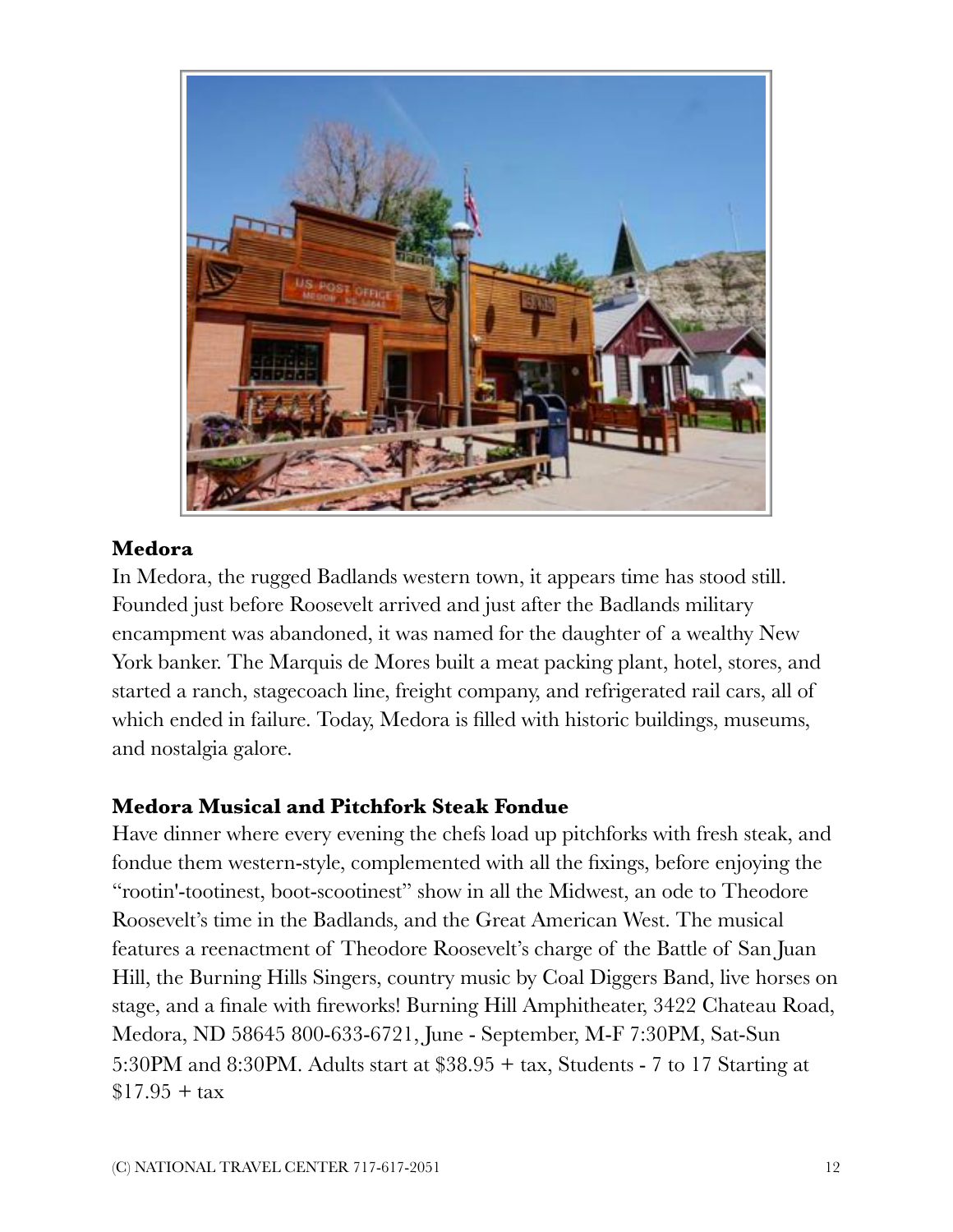

#### **Destination Distinctive Accommodations**

#### **Rough Riders Hotel,** 301 3rd Avenue, Medora, ND 58645, 701-623-4444

Each room is adorned with touches of the west and marked with Roosevelt ranch brands. Request the Historic Room where it's rumored the President delivered a speech from the balcony. For a really easy dinner, enjoy Theodore's Dining Room after starting with a sip at TR's Tavern.

#### **Destination Distinctive Dining.**

**Cowboy Café,** 214 4th Street, Medora, ND, 58645, 701-623-4343

For really good "Home Cooking at its Best," check out the Cowboy Café, which , displays brands carved into wooden booths from surrounding ranches, some in operations since the 1880s, and photographs of the ranchers.

#### **Destination Distinctive Retail**

**Medora Boots and Western Wear**, 316 Pacific Avenue, Medora, ND 58645 701-623-1005 **Joe Ferris General Store**, 251 Main Street, Medora, ND 58645 701-623-4447 **Cowboy Lyle's Candy Barn**, 284 Third Avenue, Medora, ND 58645 701-62302619 **Hidden Springs Java**, 350 Fourth Street, Medora, ND 58645 701-623-4700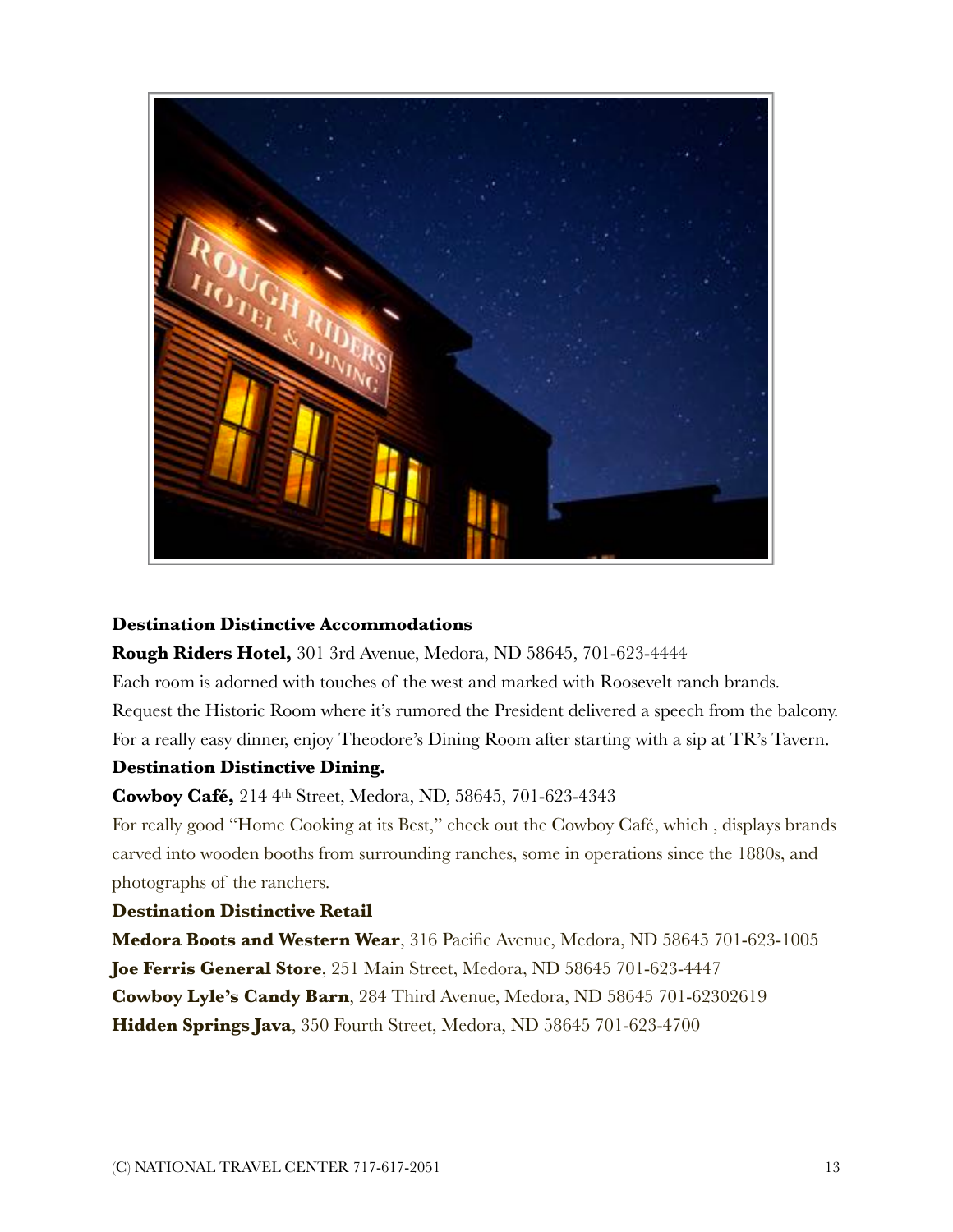# DAY THREE



## **Theodore Roosevelt National Park South Unit**

The stunning 36-mile scenic loop in the South Unit, meanders around the rolling, jumbled Badlands, delivering an expanse of fantastic scenery in every direction. Along the way, you will see a herd of wild horses, scenic overlooks, and trailheads punctuated every so often with hoodoos - otherworldly rock formations that look like they may have dropped off the moon. Start your visit with Refuge of the American Spirit, a film which explains more about Roosevelt's life here in the Dakotas and explore the museum which houses artifacts from the Roosevelt presidency and his time in the Badlands. Ranger led tours of Maltese Cross Cabin, restored to appear in Roosevelt's lifetime and holding some of his possessions, offers an authentic glimpse into Theodore Roosevelt's life here. 201 East River Road North, Medora, ND 58645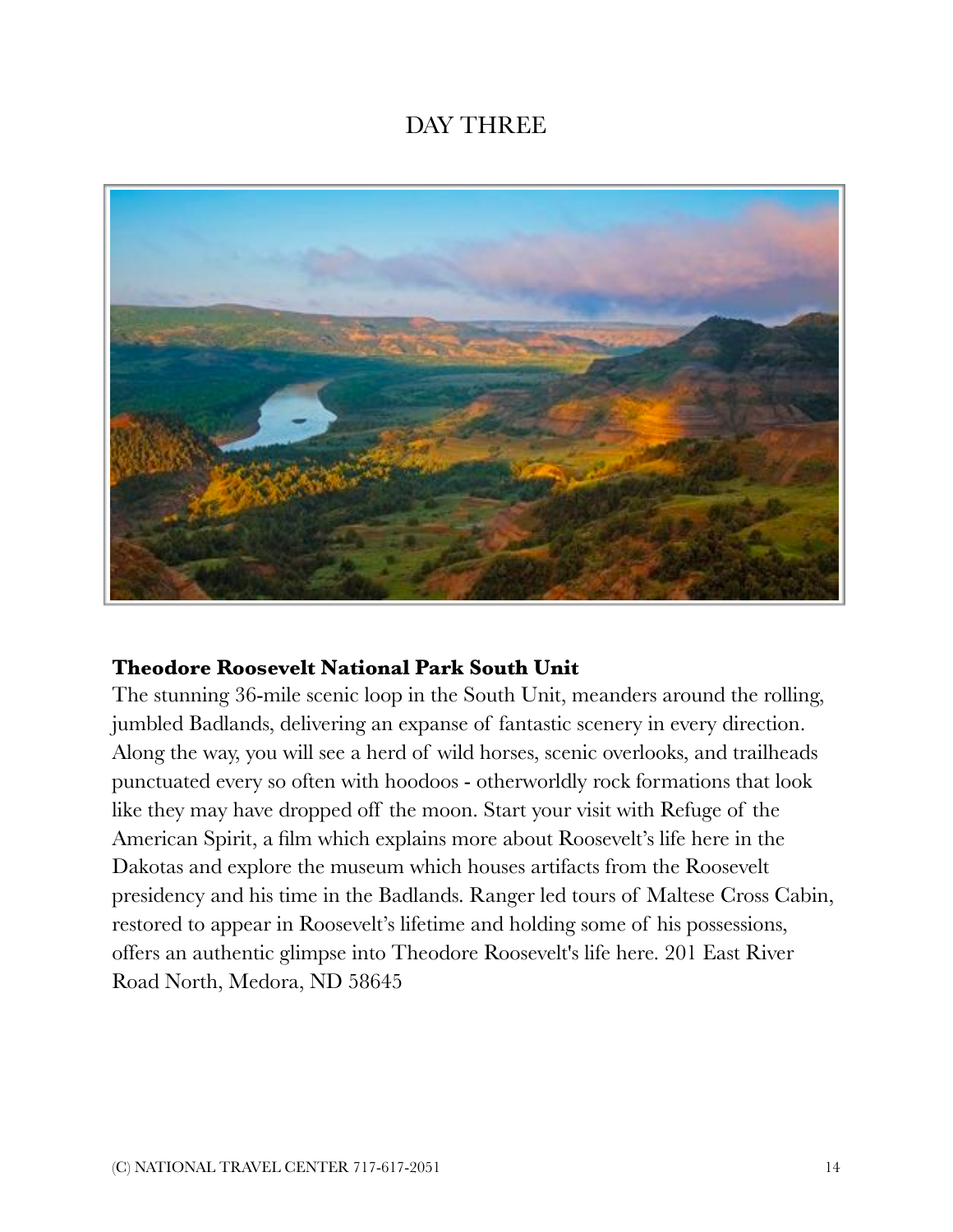## **Chateau de Mores State Historic Site and Interpretive Center**

This magnificent 26-room two story mansion was built by Antoine de Vallombrosa, the Marquis de Mores, still holds many of the original furnishings and items used by the family. If convenient when you are there, start your visit with the History Alive! Program, 20-minute explorations of the life and times of locals from days gone by. The monologues are based on original letters, diaries, and documents obtained from the State Historical Society. After his financial failures, the Marquis and his family left Medora to return to France and continue his visionary and adventurous lifestyle around the world. 3426 Chateau Road, Medora, ND 58645, 701-623-4355, May-October, weather permitting, Adults: \$10, Children: (age 6 -15) \$3, The program is presented on the porch of the Chateau on Saturdays and Sundays at 10:30AM, 1:30PM, and 3:30PM from June through August.

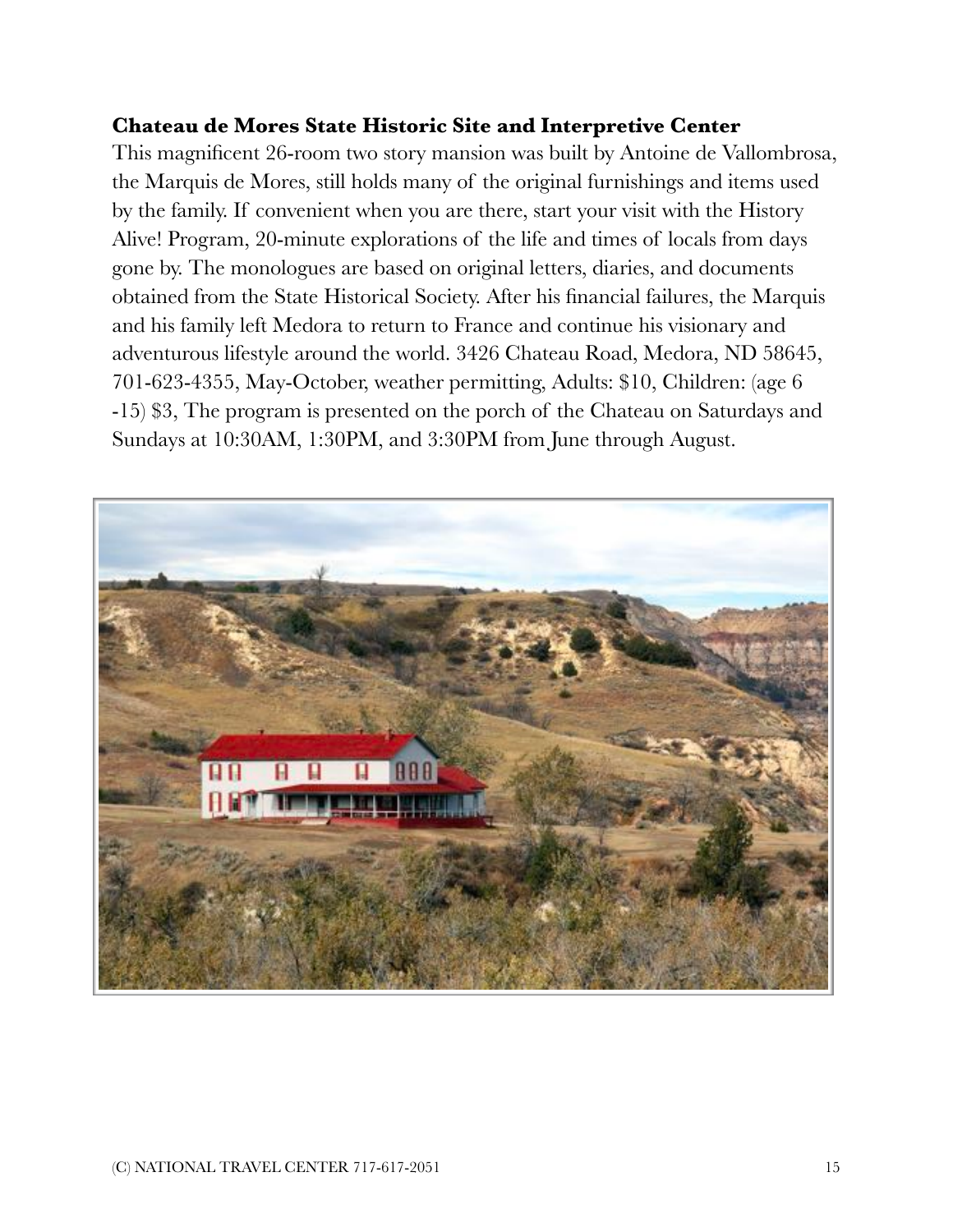## **Footsteps of Medora Walking Tour**

After your tour of the Chateau, pick up the technology needed to take the Footsteps Through Medora Walking Tour, with five stops including Chimney Park, Demores Park, St. Mary's Church, Von Hoffman House, and Billings County Courthouse Museum.

## **The North Dakota Cowboy Hall of Fame**

If there's time, visit the North Dakota Cowboy Hall of Fame, preserving North Dakota's Native American, ranching and rodeo culture, with exhibits and such as the National Day of the Cowboy, Day of the Great Plains Horse People, and Old-Fashioned Cowboy Christmas. 250 Main Street, Medora, ND 58645, 701-623-2000, Spring, Summer and Fall hours only, Adults \$9

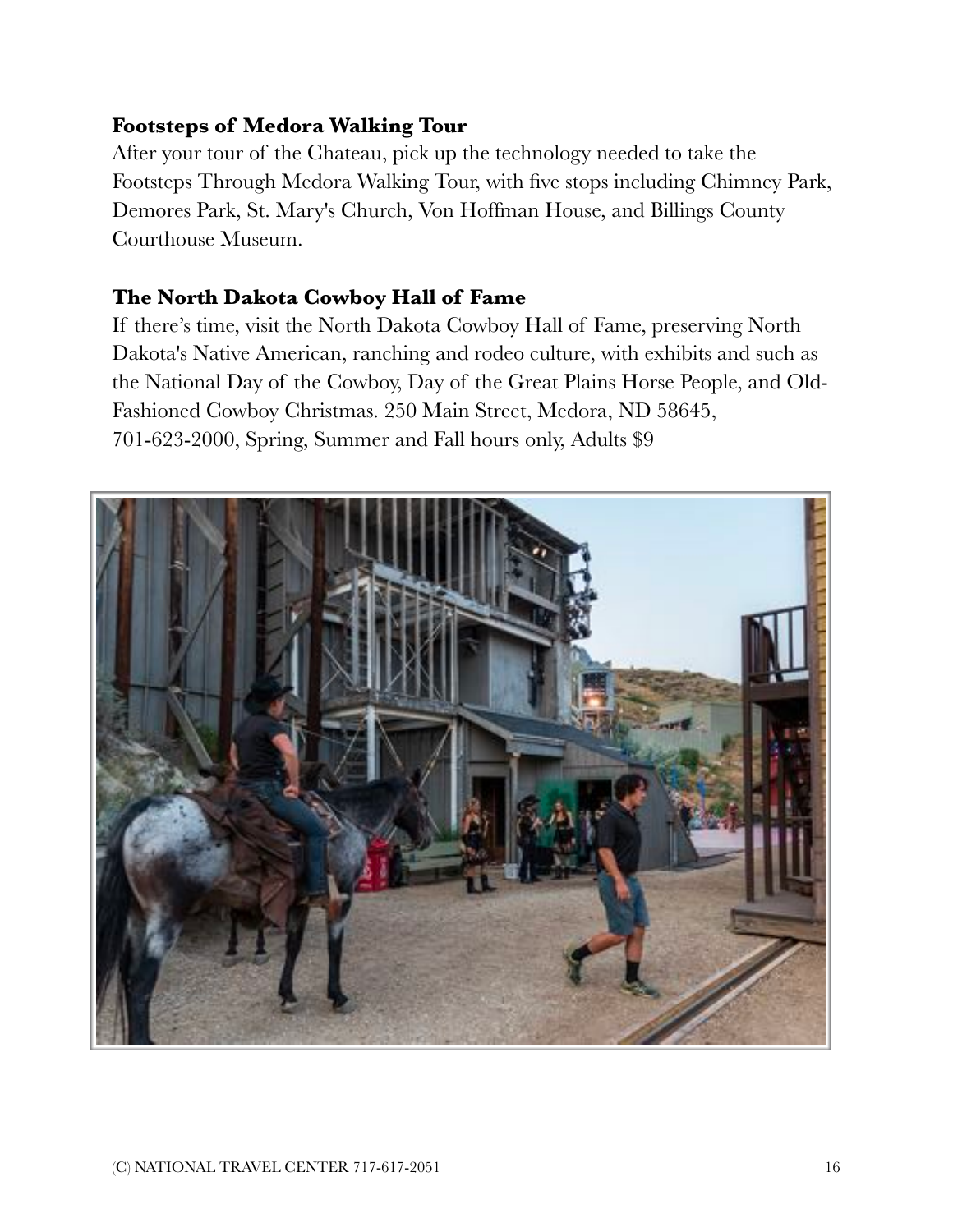# OPTIONAL DAY FOUR

## **Painted Canyon Overlook Visitors Center**

Just outside of Medora, the Painted Canyon Overlook Visitor Center delivers panoramic views of the unique geological formations. You'll likely also spot wildlife scampering about the landscape. A ranger-led geology presentation with hands-on exploration of the park's unique geology is offered daily beginning in June. Exit 32 from Interstate 94, Belfield, ND 58622

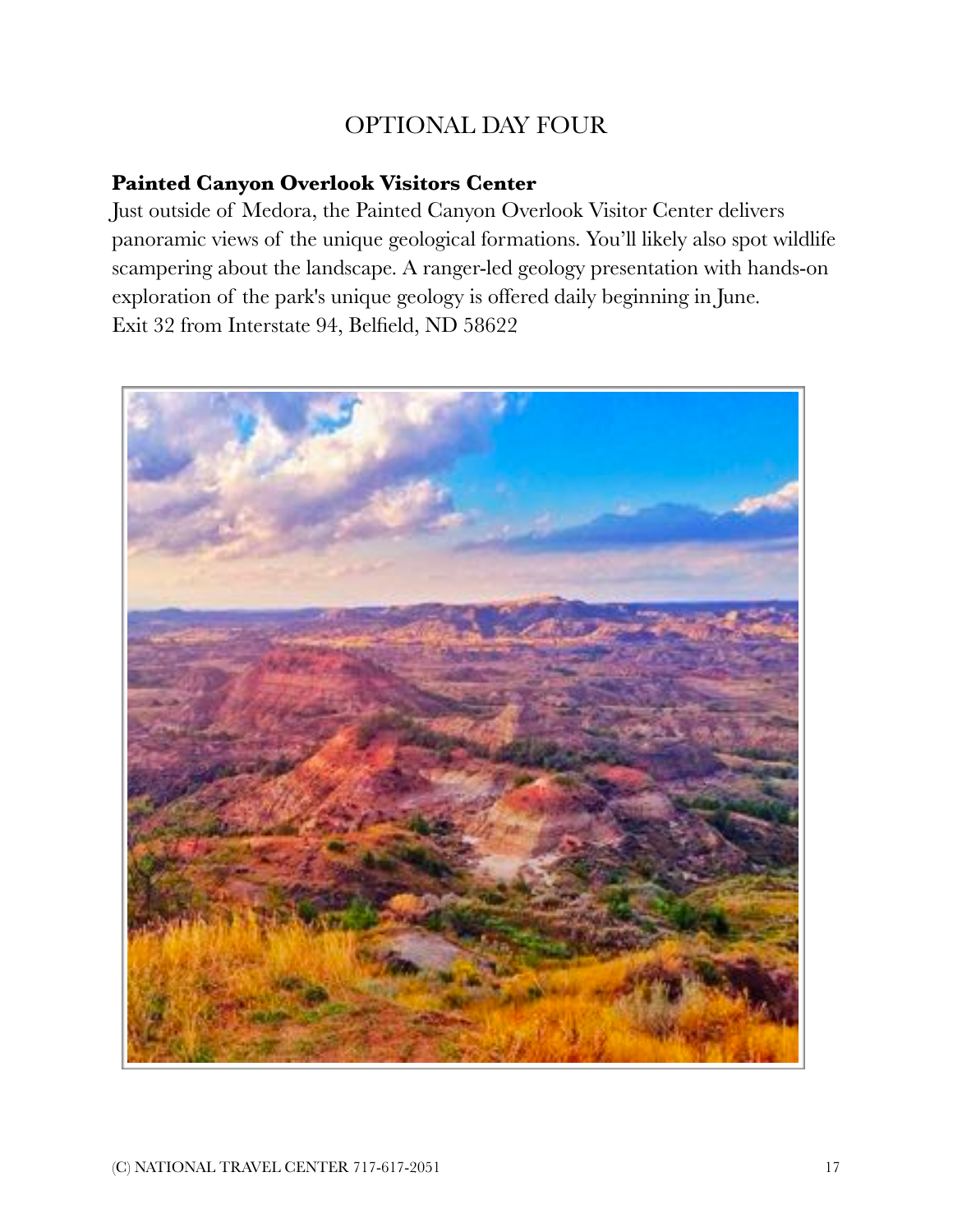## **Old Red Old Ten Scenic Byway**

It was a trail through rugged North Dakota country carrying settlers, wagons, and buggies to their destinations further west. General Custer used the route on his way to the famous Battle of Little Bighorn. The road was not paved, and no railroads had come through. The path was just looming, rocky outcrops along a dusty trail. In some parts of the landscape, geology delivered a surreal panorama. Railroad towns began appearing along the 108 miles between Mandan and Dickinson in 1864 when the Northern Pacific Railway started building an empire across the northern tier of the Great Plains, under the requirement that they provide rail service every 10-15 miles along a route. They required towns along the railroad to provide water for trains and housing for workers, which ultimately created communities along the lines.

Then in 1913, America decided it was ready and the Old Red Trail and other cross-country trails got a second look as the foundation of a new road system from coast to coast. It was finally acknowledged that cars were going to be a permanent fixture in the country. Highways, like Route 30, now the famous Lincoln Highway, Route 40, ultimately a part of Route 66, and Route 50 that stretches some 3,000 miles from Ocean City, Maryland to Sacramento, California, were planned. When Route 10 across the northern tier of the United States from New York City to Seattle, Washington was planned, it incorporated the Old Red Trail in North Dakota from Fargo to Medora. Despite harsh mud-covered roads and few markers, by the 1920s people were driving their cars on the route with a newfound sense of freedom.

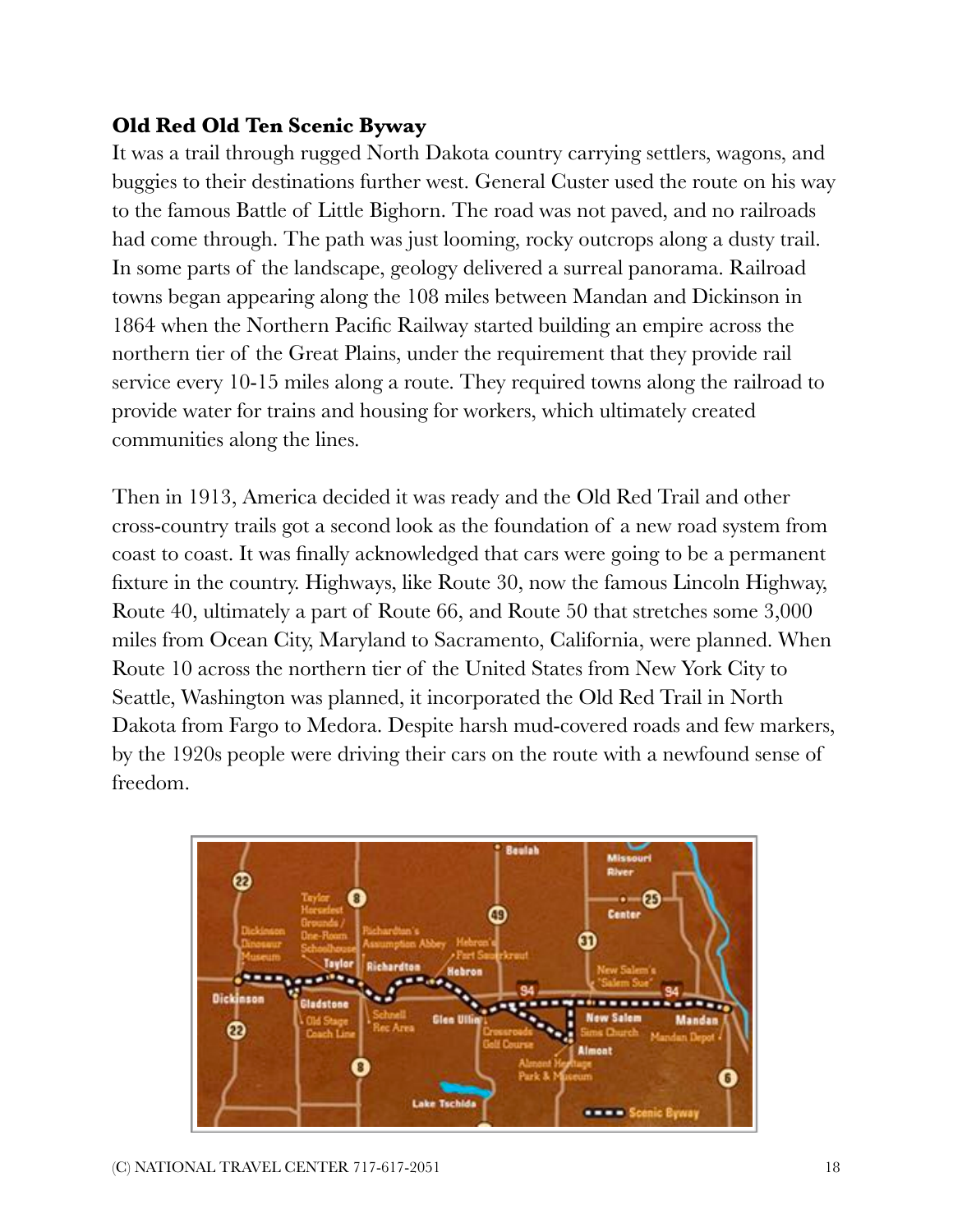Once the Interstates were built, many of the old roads were left behind. It took the Old Red Old Ten Scenic Byway to preserve the heritage on Route 10 and the Old Red Trail. Traveling through the rolling countryside, Old Red Old Ten bobs and weaves under the new road, which purposefully skirted towns along the way, on a path right through the quaint towns and pastoral landscapes. The scenery springs to life in historic districts and small villages, while elsewhere, the route is punctuated with twisted rock formations. To take you back to the era when Old Ten was built, we've identified places that were there when early drivers traveled the route. Slow down and enjoy it all; the scenery, amenities, museums, historic structures, lodging, eateries, arts, and outdoor recreation, as you venture through the rustic panorama.

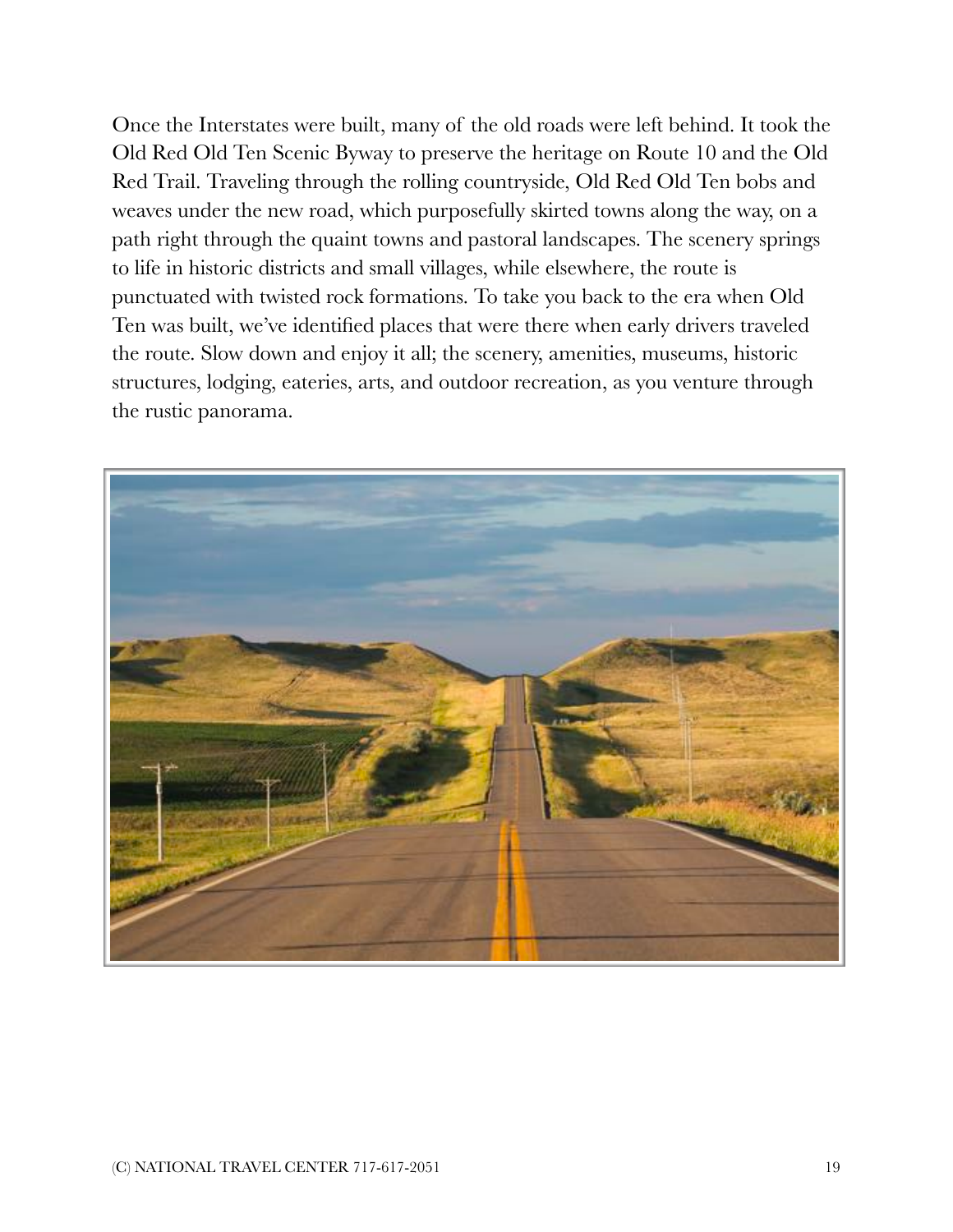

## **Bismarck**

The Bismarck-Mandan area has welcomed visitors since Lewis and Clark paddled up the Missouri River in 1804. Along the way, they encountered the Mandan Nation at Chief Looking's Village, On-a-Slant Village, and Double Ditch Village. Originally named Edwinton, the settlement was located here when the Northern Pacific Railroad reached the eastern banks of the Missouri River. Camp Greely provided security to expand the settlement that was soon named for German Chancellor Otto von Bismarck. Bismarck grew quickly from its beginnings as an outlaw town into the state capital of North Dakota, and today a hub of culture, history, and shopping.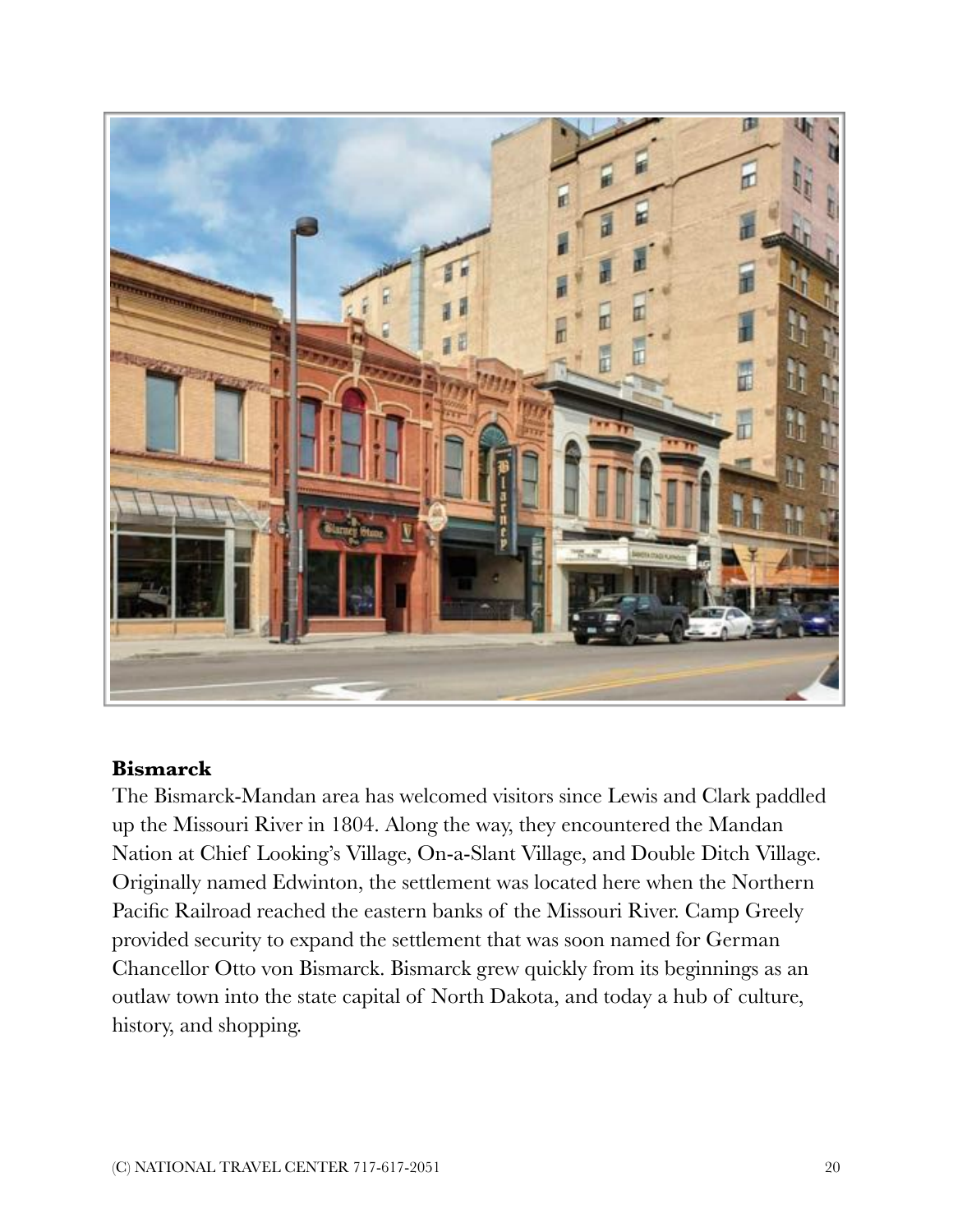## **North Dakota State Capitol/North Dakota Heritage Center and State Museum/Rough Riders Hall of Fame**

Nearly 325 acres was deeded by the Northern Pacific Railroad to North Dakota in 1883, to erect a state capitol, which was consumed by fire in 1930. The state sold 160 acres of the grounds to help pay for a second building. Today, the tall, 1934, art deco North Dakota State Capitol is set on landscaped grounds that also hosts the North Dakota Heritage Center and State Museum, featuring four museum galleries tracing the state's rich history from its earliest geologic formation 600 million years ago. In 2008, the museum, called a "Smithsonian on the plains," became home to a rare mummified Edmontosaurus with fossilized skin.

The **Theodore Roosevelt Rough Rider Hall of Fame** features oil portraits of recipients of the state's highest honor, the Theodore Roosevelt Rough Rider Award, given to outstanding North Dakotans who have attained accomplishments bringing honor to the state. 612 East Boulevard Avenue, Bismarck, ND 58505, 701-328-2666, M-F 9AM-4PM, Sat-Sun 11AM -4PM.

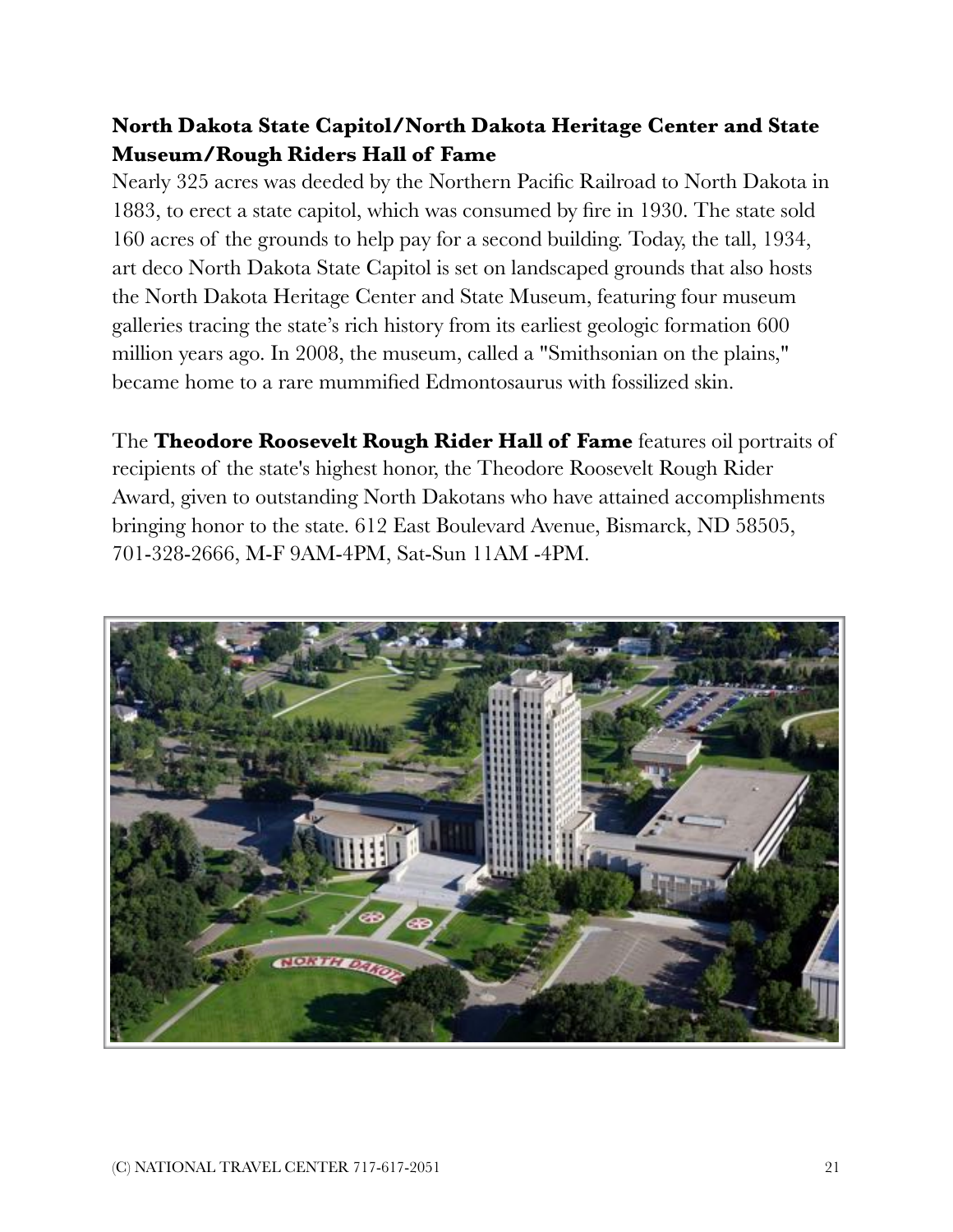

## **Former Governors' Mansion State Historic Site**

Housing North Dakota Governors between 1893 and 1960, this beautiful 1884 Victorian was originally built for a prominent businessman named Asa Fisher. The state purchased the home for \$5,000 in 1893. It has witnessed many interesting residents including Governor Frank Briggs' butler Tom, who thought the governor who died in the house still haunted the property and refused to sleep there alone. After the last governor moved out of the house in 1960, the property housed the North Dakota Psychiatric Clinic, and administrative offices of the State Health Department. Extensive research and restoration has been completed on the home to restore it to the 1893 appearance, including samples of wallpaper exposed to illustrate changes in style from the Victorian era to today. 320 East Avenue B, Bismarck, ND 58501, 701-328-2666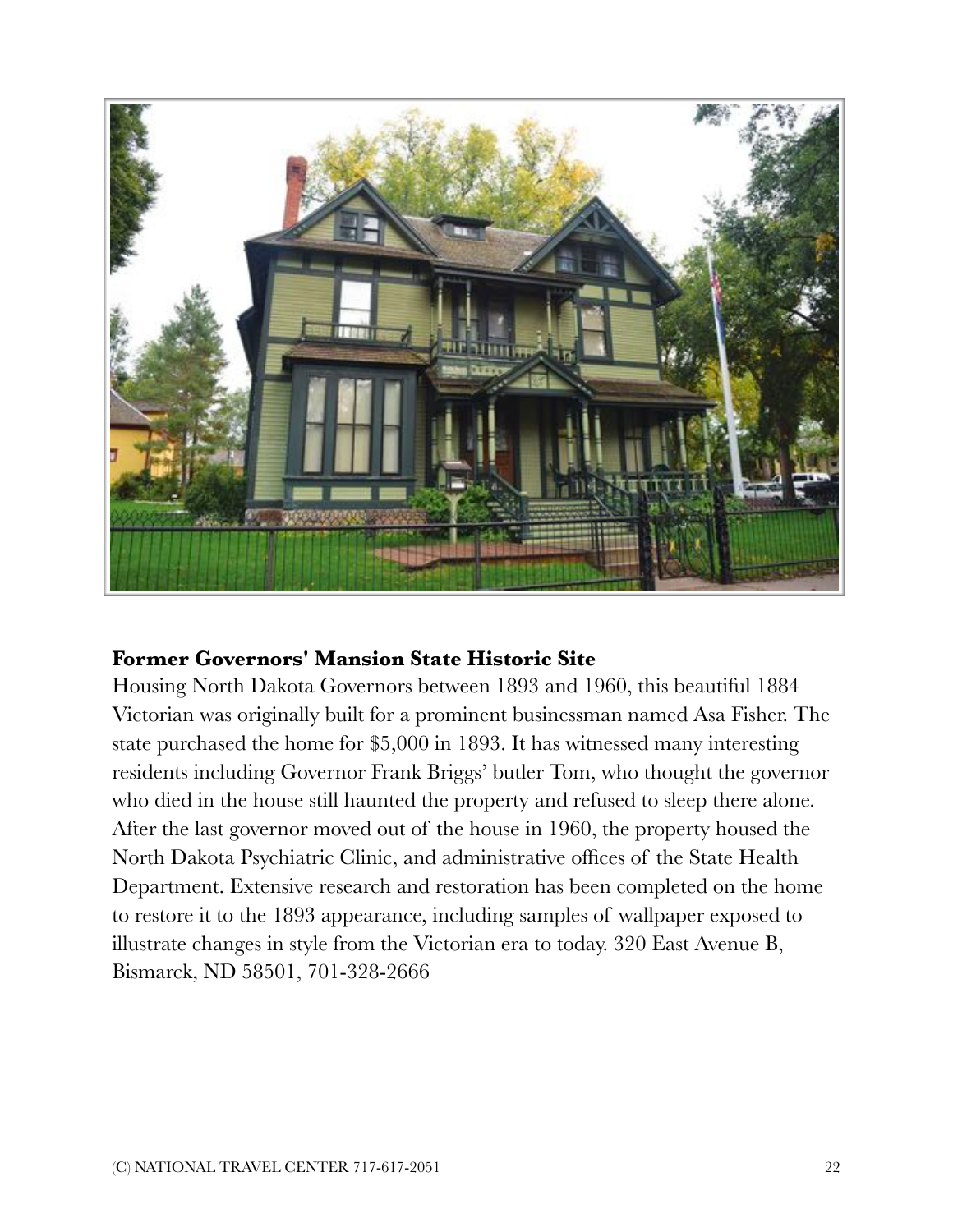## **Camp Hancock State Historic Site**

Named for George Winfield Hancock, commander of the Department of Dakota, Camp Hancock was established in 1872 to provide protection for work crews building the Northern Pacific Railroad. The post later served as a quartermaster depot and signal office. The original log headquarters building, now an interpretive museum, is still standing, but has been modified several times, including concealing the logs under clapboard siding. Restoration of the officer's quarters brought them back to the 1870s. A Northern Pacific locomotive was added to the site along with St. George's Episcopal Church in 1965. 101 East Main Avenue, Bismarck, ND 58501 701-328-2666 Grounds with interpretation open 24/7. Museum and church currently open by appointment only.

## **Fort Abraham Lincoln State Park and Custer House**

All aboard! Take the 9-mile scenic railroad to Fort Abraham Lincoln State Park on a restored 1890s open-air streetcar that ran along Fourth Street in Bismarck in the 1920s. Take a self-guided tour of Fort Abraham Lincoln State Park and a docent led tour of General George (of Custer's Last Stand fame) and Libbie Custer's home at the park; a period reproduction built on the site of the original house. Custer and his wife lived here from 1873 until 1876 and spent time on the hill behind the house enjoying each other's company. About 500 troops were also stationed here. Seven other fort buildings include the barracks, the fort's makeshift theater, a stable building, and several blockhouses. The Commissary Bookstore houses a large collection books about Custer and the history of Fort Abraham Lincoln.

4480 Fort Lincoln Rd, Mandan ND 58554, 701-667-6340 Board the trolley @ 1989 3rd Street SE, Mandan, ND 58554 \$9 Round Trip, Spring weekends only, Daily from June 14<sup>th</sup>.